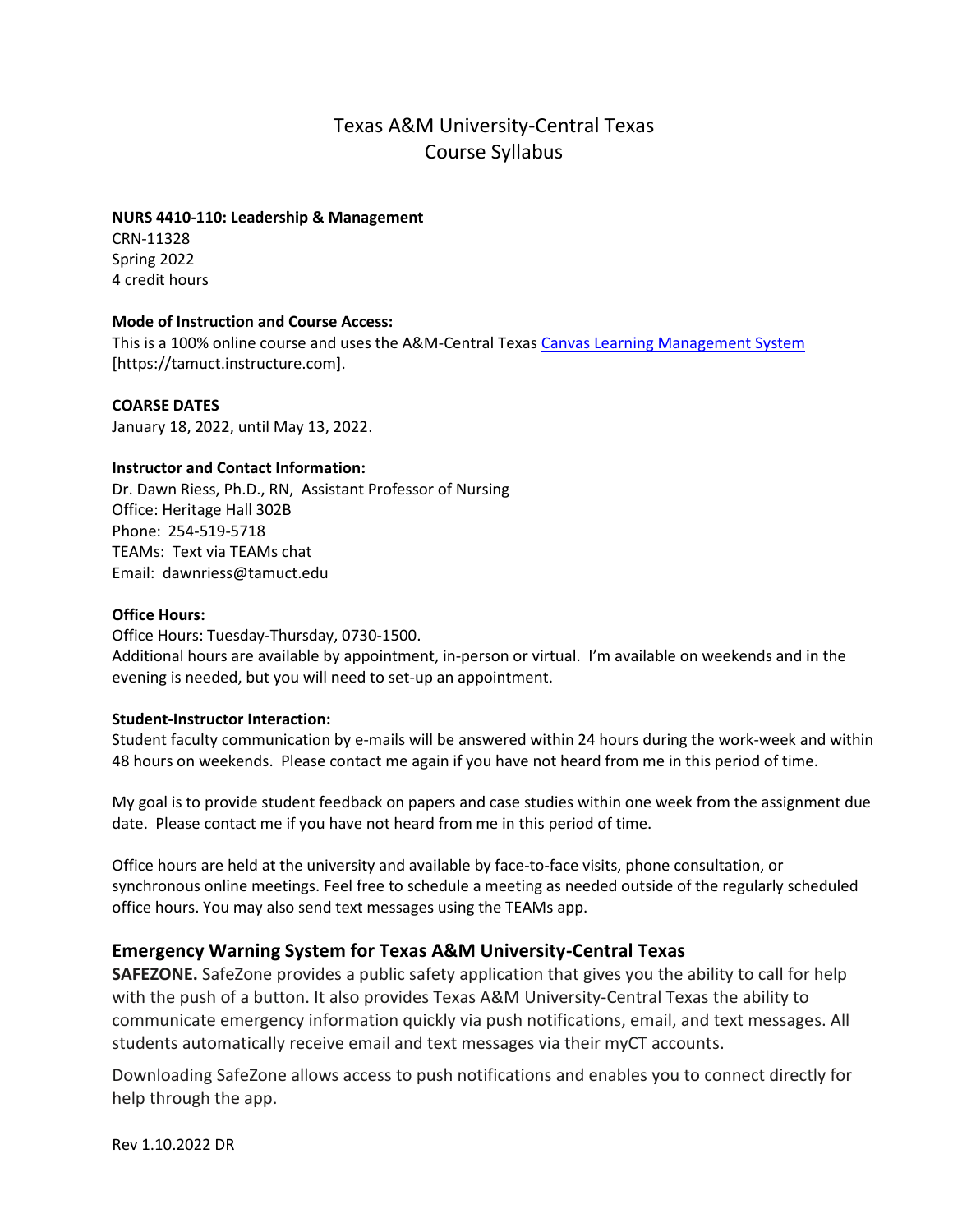You can download SafeZone from the app store and use your myCT credentials to log in. If you would like more information, you can visit the [SafeZone](http://www.safezoneapp.com/) website [www.safezoneapp.com].

To register SafeZone on your phone, please follow these 3 easy steps*:*

- 1. Download the SafeZone App from your phone store using the link below:
	- o [iPhone/iPad:](https://apps.apple.com/app/safezone/id533054756) [https://apps.apple.com/app/safezone/id533054756]
	- o [Android Phone / Tablet](https://play.google.com/store/apps/details?id=com.criticalarc.safezoneapp) [https://play.google.com/store/apps/details?id=com.criticalarc.safezoneapp]
- 2. Launch the app and enter your myCT email address (e.g. {name}@tamuct.edu)
- 3. Complete your profile and accept the terms of service

#### **University Student Conduct Guide**:

[https://www.tamuct.edu/student-affairs/docs/Code-of-Student-Conduct\\_2021.pdf](https://nam04.safelinks.protection.outlook.com/?url=https%3A%2F%2Fwww.tamuct.edu%2Fstudent-affairs%2Fdocs%2FCode-of-Student-Conduct_2021.pdf&data=04%7C01%7Cdawnriess%40tamuct.edu%7Cd23b1ef83aef447a684e08d9640b8c11%7C9eed4e3000f744849ff193ad8005acec%7C0%7C0%7C637650823013530413%7CUnknown%7CTWFpbGZsb3d8eyJWIjoiMC4wLjAwMDAiLCJQIjoiV2luMzIiLCJBTiI6Ik1haWwiLCJXVCI6Mn0%3D%7C1000&sdata=HNULVdxv%2BBEa15A9lbFtYlohZEWbxKqePKBT15SRg10%3D&reserved=0)

5.4.5.Disorderly Conduct 5.4.5.1. The university supports the principle of freedom of expression for both instructors and students. The university respects the rights of instructors to teach and students to learn. Maintenance of these rights requires conditions that do not impede their exercise. An individual engaging in disorderly conduct may be subject to disciplinary action. Such activities may include, but are not limited to: x Leading others to disrupt scheduled and/or normal activities on University premises. x Classroom behavior that seriously interferes with either (a) the faculty member's ability to conduct the class or (b) the ability of other students to profit from the instructional programs. x Any behavior in class or out of class, which for any reason interferes with the class work of others, involves disorder, or otherwise disrupts the regular and essential operation of the University. x Activity or conduct that violates the Texas A&M University-Central Texas Rules on Freedom of Expressive Activity (See Appendix A). 5.4.5.2. Disorderly conduct is public behavior that is disruptive lewd, or indecent; breach of peace; or aiding, or procuring another person to breach the peace on University premises or at functions sponsored by the University or participated in by members of the University community. **COURSE INFORMATION**

#### **Course Overview and Description:**

In this course, theories and principles of human behavior in organizations are examined, including an exploration of leadership roles in professional nursing practice. Students analyze concepts that reflect the progressive development of the nurse leader who applies critical thinking and information technology skills to evidence-based practice. The role of the nurse leader as an interprofessional team member is also examined. The importance of the nurse leader as a role model for continued professional growth through lifelong learning is emphasized. Issues related to political action, socio-legal concerns, cultural diversity, and ethics in professional nursing practice are explored with an emphasis on the advocacy role of the nurse. Practicum experiences are individualized.

#### **Prerequisites/Co-requisites:**

NURS 3300, NURS 3304

#### **Course Objective:**

By the end of the course the student will be able to: Relate practical application of leading and management styles to provide the best possible outcomes for patients.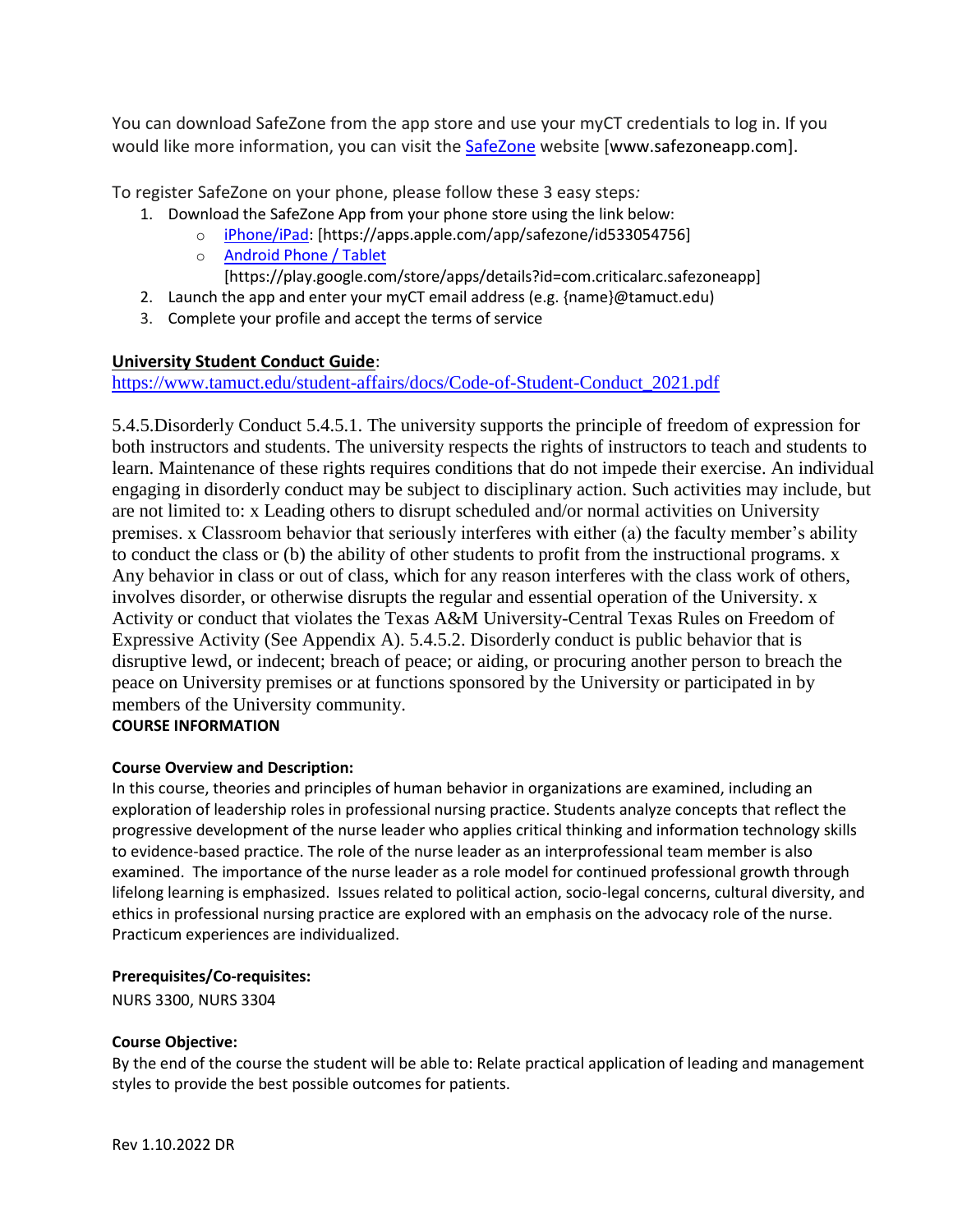#### **Student Learning Outcomes:**

- Apply theories of leadership and management to practice through the application of critical thinking to coordinate ethical evidence-based nursing care.
- Demonstrate an awareness of complex organizational systems, including the professional nurse's role in influencing these systems.
- Analyze the impact of selected historical, political, ethical, cultural, legal and professional issues on the health care delivery.
- Demonstrate valuing of lifelong learning and professional growth.
- Apply the role of the professional nurse as a leader, manager, and facilitator of holistic, interprofessional care.

#### **Professional Standards and Guidelines:**

The curriculum is guided by: American Association of Colleges of Nursing. (2021). [The Essentials: Core](https://www.aacnnursing.org/Portals/42/AcademicNursing/pdf/Essentials-2021.pdf)  [Competencies for Professional Education.](https://www.aacnnursing.org/Portals/42/AcademicNursing/pdf/Essentials-2021.pdf) Washington, DC. [https://www.aacnnursing.org/Portals/42/AcademicNursing/pdf/Essentials-2021.pdf]

- Essential 2.2: Communicate effectively with individuals.
- Essential 2.6: Demonstrate accountability for care delivery.
- Essential 2.9: Provide care coordination.
- Essential 4.2: Integrate best evidence into nursing practice.
- Essential 5.1: Apply quality improvement principles in care delivery.
- Essential 5.2: Contribute to a culture of patient safety.
- Essential 5.3: Contribute to a culture of provider and work environment safety.
- Essential 6.1: Communicate in a manner that facilitates a partnership approach to quality care delivery.
- Essential 6.2: Perform in different team roles, using principles and values of team dynamics.
- Essential 6.4: Work with other professionals to maintain a climate of mutual learning, respect, and shared values.
- Essential 7.1: Apply knowledge of systems to work effectively across the continuum of care.
- Essential 8.1: Describe the various information and communication technology tools used in the care of patients, communities, and populations.
- Essential 8.3: Use information and communication technologies and informatics processes to deliver safe nursing care to diverse populations in a variety of settings.
- Essential 9.2: Employ participatory approach to nursing care.
- Essential 9.3: Demonstrate accountability to the individual, society, and the profession.
- Essential 9.4: Comply with relevant laws, policies, and regulations.
- Essential 9.5: Demonstrate the professional identity of nursing.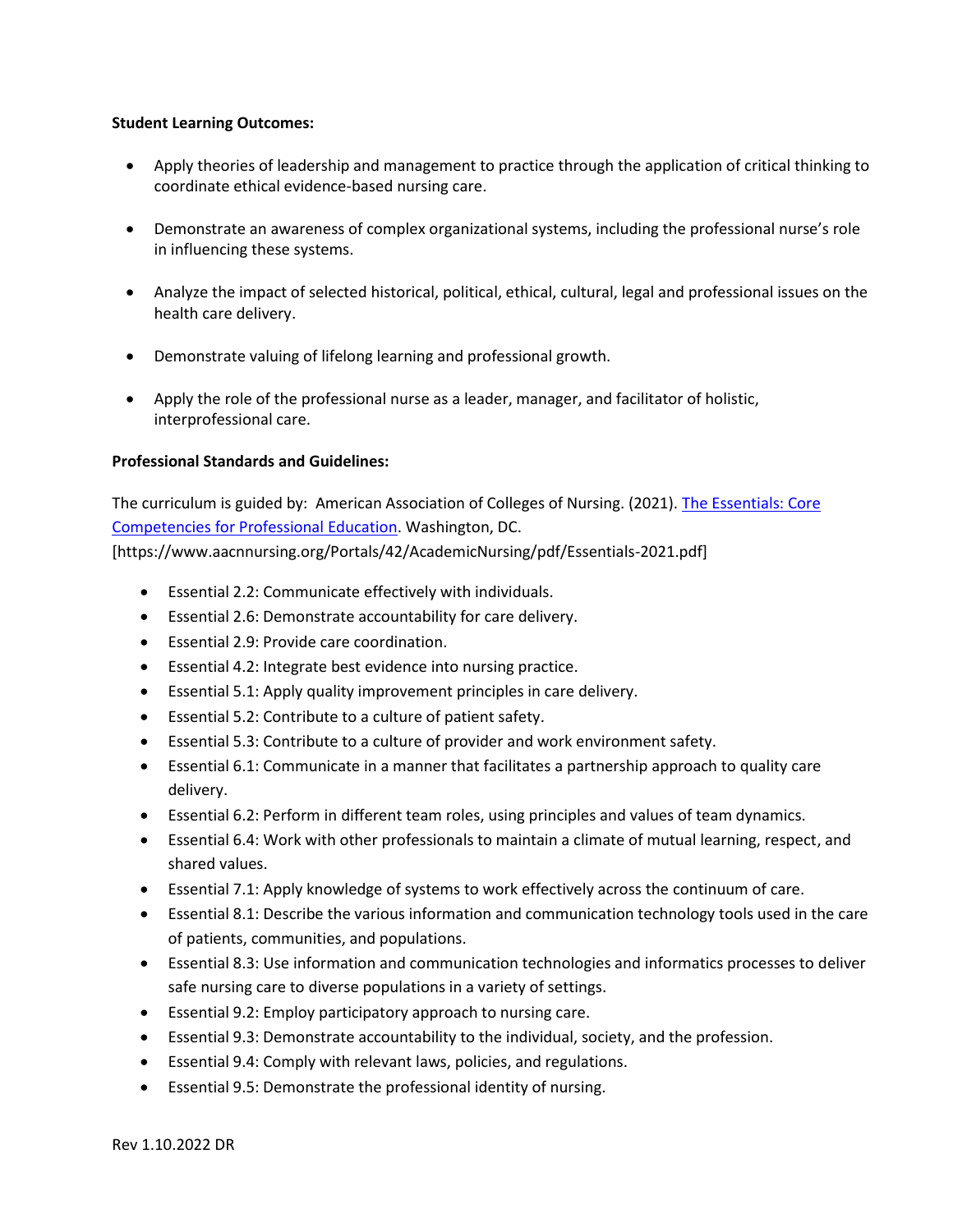- **\*** Essential 9.6: Integrate diversity, equity, and inclusion as core to one's professional identity.
- **•** Essential 10.1: Demonstrate a commitment to personal health and well-being.
	- Essential 10.2: Demonstrate a spirit of inquiry that fosters flexibility and professional maturity.
	- Essential 10.3: Develop capacity for leadership.

#### **Required Reading and Textbook(s):**

American Psychological Association. (2020). *Publication of the American Psychological Association*  (7th ed.). Washington D.C: American Psychological Association. ISBN-13: 978-1433832178 ISBN-10: 1433832178 Yoder-Wise P. (2019). *Leading and Managing in Nursing* (7<sup>th</sup> ed.). Maryland Heights, Missouri: Elsevier. ISBN-9780323449137

#### **COURSE REQUIREMENTS**

**\*\* Note that assignments may require additional research and data collection in addition to textbook reading assignments\*\***

#### **Course Requirements:**

| <b>Course Work</b>                                                       | <b>Point Value per Assignment</b> | <b>Percentage for Course</b> |  |  |  |
|--------------------------------------------------------------------------|-----------------------------------|------------------------------|--|--|--|
| Assignments X 8                                                          | 700 points                        | 60%                          |  |  |  |
| Change Project x2                                                        | 800 points                        | 30%                          |  |  |  |
| Discussion X7                                                            | 300 points                        | 10%                          |  |  |  |
| Total:                                                                   | 1800 points                       | 100%                         |  |  |  |
| Final Cuada Calculation: Dovenutore<br>$A = \Omega Q Q'$ $A \Omega Q Q'$ |                                   |                              |  |  |  |

**Final Grade Calculation: Percentage** A=90%-100%

B=80%-89% C=70%-79% D=60%-69%

| <b>Module</b>  | <b>Assignment</b>                                 | <b>Pts</b> | <b>Due Date</b>            |
|----------------|---------------------------------------------------|------------|----------------------------|
|                |                                                   |            | All assignments are due at |
|                |                                                   |            | 11:59 PM CST               |
| 1              | Acknowledge Reading the Syllabus                  | C          | 1/23/22                    |
|                | Meet and Greet Discussion                         | 50         | $1/21/22$ and $1/23/22$    |
|                | <b>TEAMs Enrollment</b>                           | C          | 1/23/22                    |
|                | Leading and Managing Assignment                   | 100        | 1/23/22                    |
|                | <b>Employment Laws and BON Discussion</b>         | 50         | 1/28/22 and 1/30/22        |
|                | <b>Cultural Diversity Assignment</b>              | 100        | 2/6/22                     |
| 2 <sup>1</sup> | <b>Stress and Politics Discussion</b>             | 50         | $2/11/22$ and $2/13/21$    |
|                | <b>Health Pamphlet</b>                            | 100        | 2/20/22                    |
|                | Power, Politics, and Influence Assignment         | 100        | 2/27/22                    |
| $\overline{3}$ | Healthcare Organizations and Person-Centered Care | 50         | $3/4/22$ and $3/6/22$      |
|                | <b>Discussion</b>                                 |            |                            |
|                | <b>Delegation and Technology Discussion</b>       | 50         | $3/11/22$ and $3/13/22$    |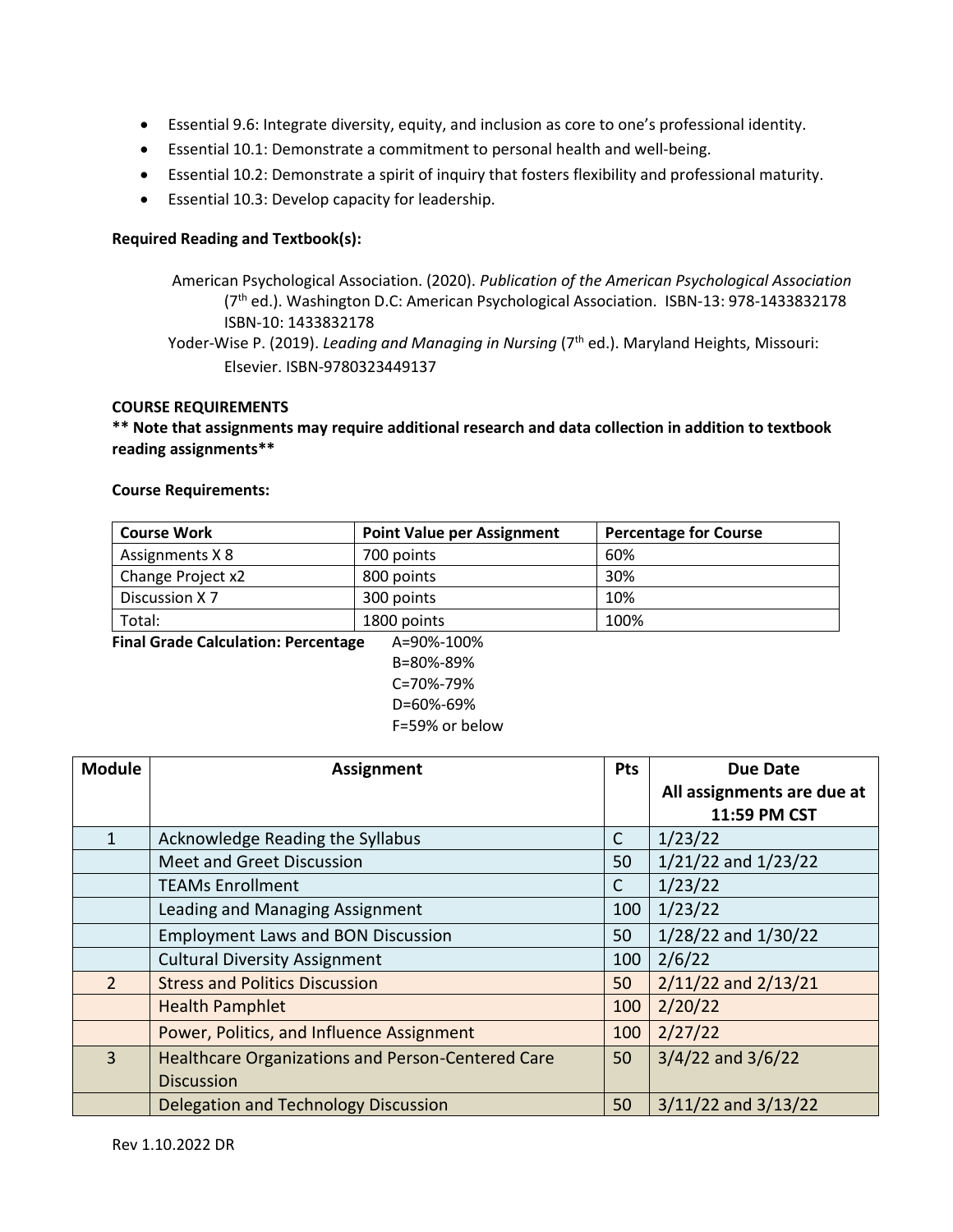|                | Personal Insights, Talents, and Communication Paper      |     | $200 \mid 3/13/22$ |
|----------------|----------------------------------------------------------|-----|--------------------|
|                | <b>Optional Discussion: Questions on Change Proposal</b> | 0   | ongoing            |
| $\overline{4}$ | Leading Change and Building Teams Assignment             | 100 | 4/3/22             |
|                | The Decision-Making Process Discussion                   | 50  | 4/8/22 and 4/10/22 |
|                | Change Proposal Part 1: Organization Structure           | 300 | 4/24/22            |
|                | Change Proposal, Part #1: Post for Peer Feedback         |     | 4/29/22 and 5/1/22 |
|                | Change Proposal Part 2: The Change Steps                 | 500 | 5/8/22             |

#### **Posting of Grades**

**C=Completion** 

All student grades will be posted on the Canvas Grade book. Students should monitor their grading status often and report to the instructor any discrepancies. Quiz and exam grades taken through Canvas are posted upon successful submission. Faculty graded assignments and discussion posts will be posted within 72 hours after the due date and time. Friday assignment grades will be posted within 72 hours of the following Monday. The final Change Project presentation grade will be finalized within 5 days from the due date, depending on the quantity of submissions.

## **Late Submission of Assignments**:

On occasion, you may find that you need a time extension for one of your reflection papers or case study assignments. Please note that an extension will only be given if requested prior to the assignment deadline. If you need an extension, please send me an email with the following information: 1) Name of assignment; 2) Length of the extension that you are requesting (for example, one day, one week); and 3) The reason you are requesting an extension. If a requested extension is not granted, then the *Department of Nursing Late Assignment Policy* is followed.

## *Department of Nursing Late Assignment Policy*

Assignments are due on the date and time outlined in the course schedule and syllabus. A 10% deduction will be taken for each day an assignment is past the due date. After three days, a grade of 0 will be entered into the gradebook for that assignment. This includes all quizzes, discussion boards, and any other written work in the course. Exceptions will be granted at faculty discretion and only if arrangements were made prior to the due date.

## **COURSE OUTLINE AND CALENDAR Complete Course Calendar (see at the end of document)**

**Import University Dates: January 2022** January 17, 2022 Martin Luther King, JR Day (University Closed) January 18 (Tuesday) Classes Begin January 20 (Thursday) ADD/DROP/LATE REGISTRATION ENDS (16 week & 1st 8 week classes)

#### **February 2022**

February 2 (Wednesday) Deadline to drop 16-week classes with no record

**March 2022** March 14-18, 2022 Spring Break (No Classes – Administrative Offices Open)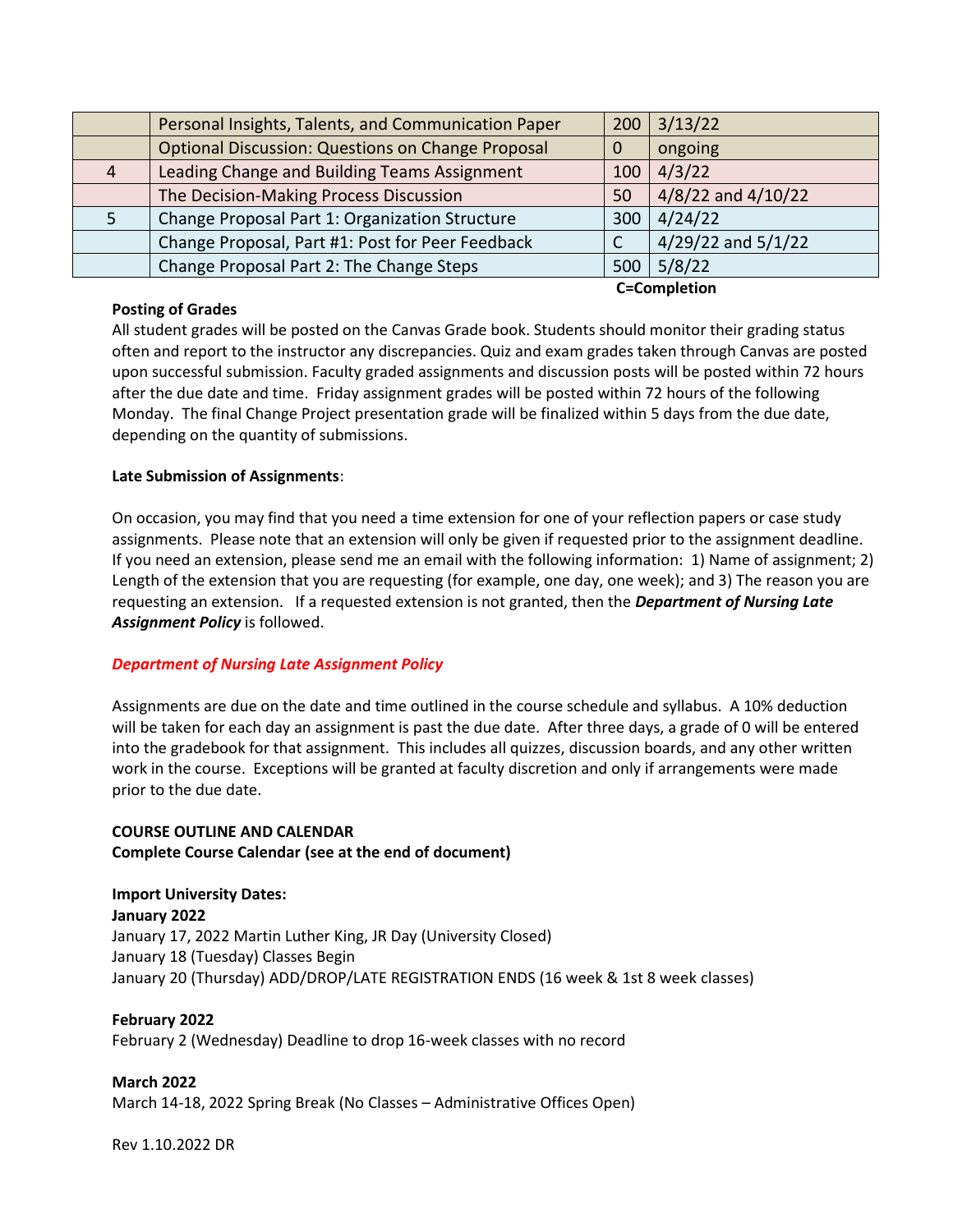March 25 (Friday) Deadline for Spring Graduation Application for Ceremony Participation

#### **April 2022**

April 4 (Monday) Registration Opens for Summer Semester April 8 (Friday) Last Day to Drop 16 Week Classes with a Quit (Q) or a Withdraw (W)

#### **May 2022**

May 13 (Friday) Spring Term Ends

#### **University Academic Calendar:**

To see additional important university dates and deadlines, please go to the [University Academic Calendar](http://catalog.tamuct.edu/undergraduate_catalog/general-information/academic20calendars20and20final20exam20schedule/) [http://catalog.tamuct.edu/undergraduate\_catalog/generalinformation/academic20calendars20and20final20exam20schedule]

#### **TECHNOLOGY REQUIREMENTS AND SUPPORT**

#### **Technology Requirements**

This course will use the A&M-Central Texas Instructure Canvas learning management system. We strongly recommend the latest versions of Chrome or Firefox browsers. Canvas no longer supports any version of Internet Explorer.

Logon t[o A&M-Central Texas Canvas](https://tamuct.instructure.com/) [https://tamuct.instructure.com/] or access Canvas through the [TAMUCT Online link](https://tamuct.onecampus.com/) in myCT [https://tamuct.onecampus.com/]. You will log in through our Microsoft portal.

Username: Your MyCT email address. Password: Your MyCT password

#### **Canvas Support**

Use the Canvas Help link, located at the bottom of the left-hand menu, for issues with Canvas. You can select "Chat with Canvas Support," submit a support request through "Report a Problem," or call the Canvas support line: 1-844-757-0953.

For issues related to course content and requirements, contact your instructor.

#### **Online Proctored Testing**

A&M-Central Texas uses Proctorio for online identity verification and proctored testing. This service is provided at no direct cost to students. If the course requires identity verification or proctored testing, the technology requirements are: Any computer meeting the minimum computing requirements, plus web camera, speaker, and microphone (or headset). Proctorio also requires the Chrome web browser with their custom plug in.

#### **Other Technology Support**

For log-in problems, students should contact Help Desk Central

24 hours a day, 7 days a week

Email: [helpdesk@tamu.edu](mailto:helpdesk@tamu.edu) Phone: (254) 519-5466 [Web Chat:](http://hdc.tamu.edu/) [http://hdc.tamu.edu] *Please let the support technician know you are an A&M-Central Texas student.*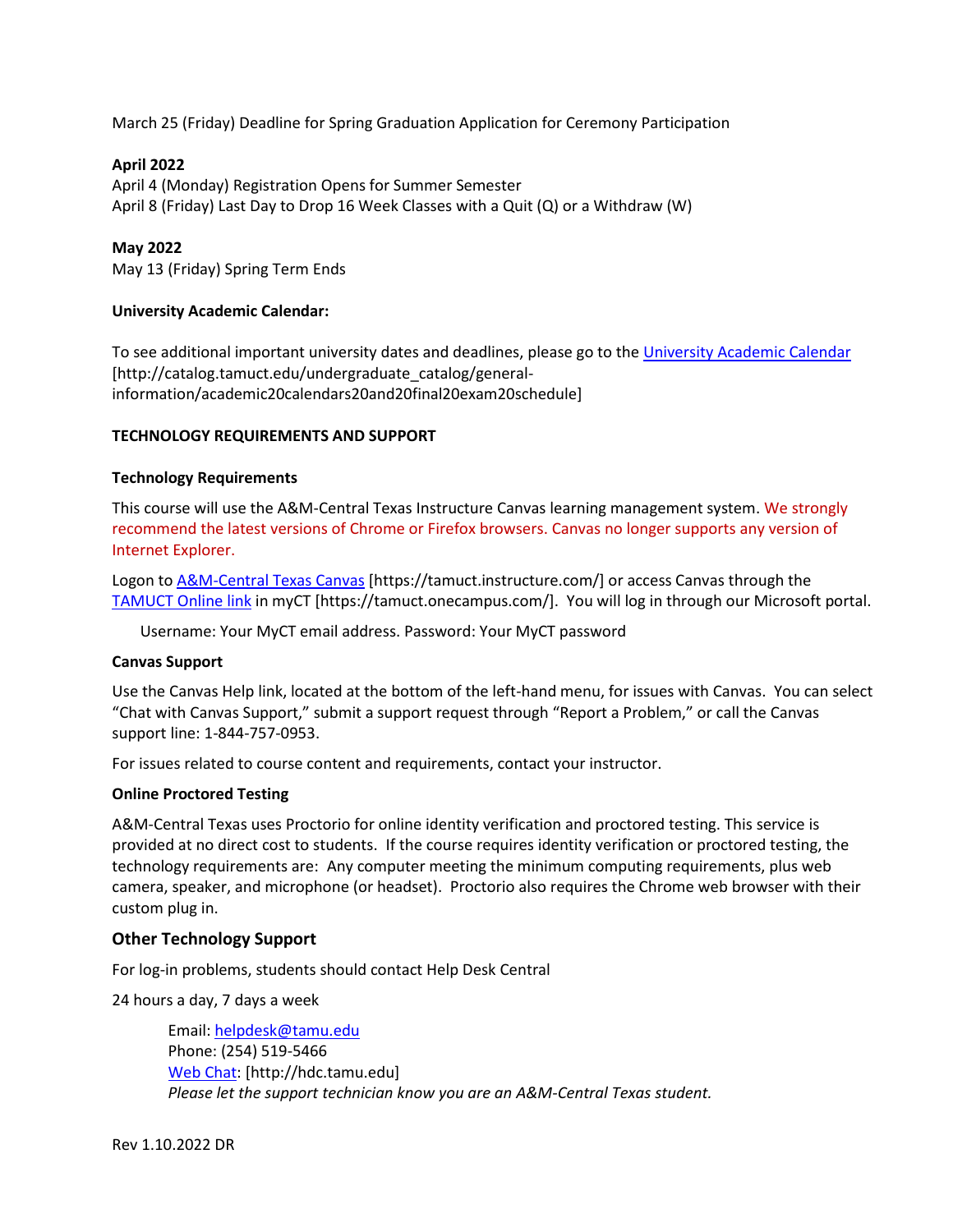## **UNIVERSITY RESOURCES, PROCEDURES, AND GUIDELINES**

## **Drop Policy**

If you discover that you need to drop this class, you must complete the [Drop Request](https://dynamicforms.ngwebsolutions.com/casAuthentication.ashx?InstID=eaed95b9-f2be-45f3-a37d-46928168bc10&targetUrl=https%3A%2F%2Fdynamicforms.ngwebsolutions.com%2FSubmit%2FForm%2FStart%2F53b8369e-0502-4f36-be43-f02a4202f612) Dynamic Form through Warrior Web.

[https://dynamicforms.ngwebsolutions.com/casAuthentication.ashx?InstID=eaed95b9-f2be-45f3 a37d-

46928168bc10&targetUrl=https%3A%2F%2Fdynamicforms.ngwebsolutions.com%2FSubmit%2FFor m%2FStart%2F53b8369e-0502-4f36-be43-f02a4202f612].

Faculty cannot drop students; this is always the responsibility of the student. The Registrar's Office will provide a deadline on the Academic Calendar for which the form must be completed. Once you submit the completed form to the Registrar's Office, you must go into Warrior Web and confirm that you are no longer enrolled. If you still show as enrolled, FOLLOW-UP with the Registrar's Office immediately. You are to attend class until the procedure is complete to avoid penalty for absence. Should you miss the drop deadline or fail to follow the procedure, you will receive an F in the course, which may affect your financial aid and/or VA educational benefits.

## **Academic Integrity**

Texas A&M University -Central Texas values the integrity of the academic enterprise and strives for the highest standards of academic conduct. A&M-Central Texas expects its students, faculty, and staff to support the adherence to high standards of personal and scholarly conduct to preserve the honor and integrity of the creative community. Academic integrity is defined as a commitment to honesty, trust, fairness, respect, and responsibility. Any deviation by students from this expectation may result in a failing grade for the assignment and potentially a failing grade for the course. Academic misconduct is any act that improperly affects a true and honest evaluation of a student's academic performance and includes, but is not limited to, working with others in an unauthorized manner, cheating on an examination or other academic work, plagiarism and improper citation of sources, using another student's work, collusion, and the abuse of resource materials. All academic misconduct concerns will be referred to the university's Office of Student Conduct. Ignorance of the university's standards and expectations is never an excuse to act with a lack of integrity. When in doubt on collaboration, citation, or any issue, please contact your instructor before taking a course of action.

For more [information regarding the Student Conduct process,](https://nam04.safelinks.protection.outlook.com/?url=https%3A%2F%2Fwww.tamuct.edu%2Fstudent-affairs%2Fstudent-conduct.html&data=04%7C01%7Clisa.bunkowski%40tamuct.edu%7Ccfb6e486f24745f53e1a08d910055cb2%7C9eed4e3000f744849ff193ad8005acec%7C0%7C0%7C637558437485252160%7CUnknown%7CTWFpbGZsb3d8eyJWIjoiMC4wLjAwMDAiLCJQIjoiV2luMzIiLCJBTiI6Ik1haWwiLCJXVCI6Mn0%3D%7C1000&sdata=yjftDEVHvLX%2FhM%2FcFU0B99krV1RgEWR%2BJ%2BhvtoR6TYk%3D&reserved=0) [https://www.tamuct.edu/studentaffairs/student-conduct.html].

If you know of potential honor violations by other students, you may [submit a report,](https://nam04.safelinks.protection.outlook.com/?url=https%3A%2F%2Fcm.maxient.com%2Freportingform.php%3FTAMUCentralTexas%26layout_id%3D0&data=04%7C01%7Clisa.bunkowski%40tamuct.edu%7Ccfb6e486f24745f53e1a08d910055cb2%7C9eed4e3000f744849ff193ad8005acec%7C0%7C0%7C637558437485262157%7CUnknown%7CTWFpbGZsb3d8eyJWIjoiMC4wLjAwMDAiLCJQIjoiV2luMzIiLCJBTiI6Ik1haWwiLCJXVCI6Mn0%3D%7C1000&sdata=CXGkOa6uPDPX1IMZ87z3aZDq2n91xfHKu4MMS43Ejjk%3D&reserved=0) [https://cm.maxient.com/reportingform.php?TAMUCentralTexas&layout\_id=0].

## **Academic Accommodations**

At Texas A&M University-Central Texas, we value an inclusive learning environment where every student has an equal chance to succeed and has the right to a barrier-free education. The Office of Access and Inclusion is responsible for ensuring that students with a disability receive equal access to the university's programs,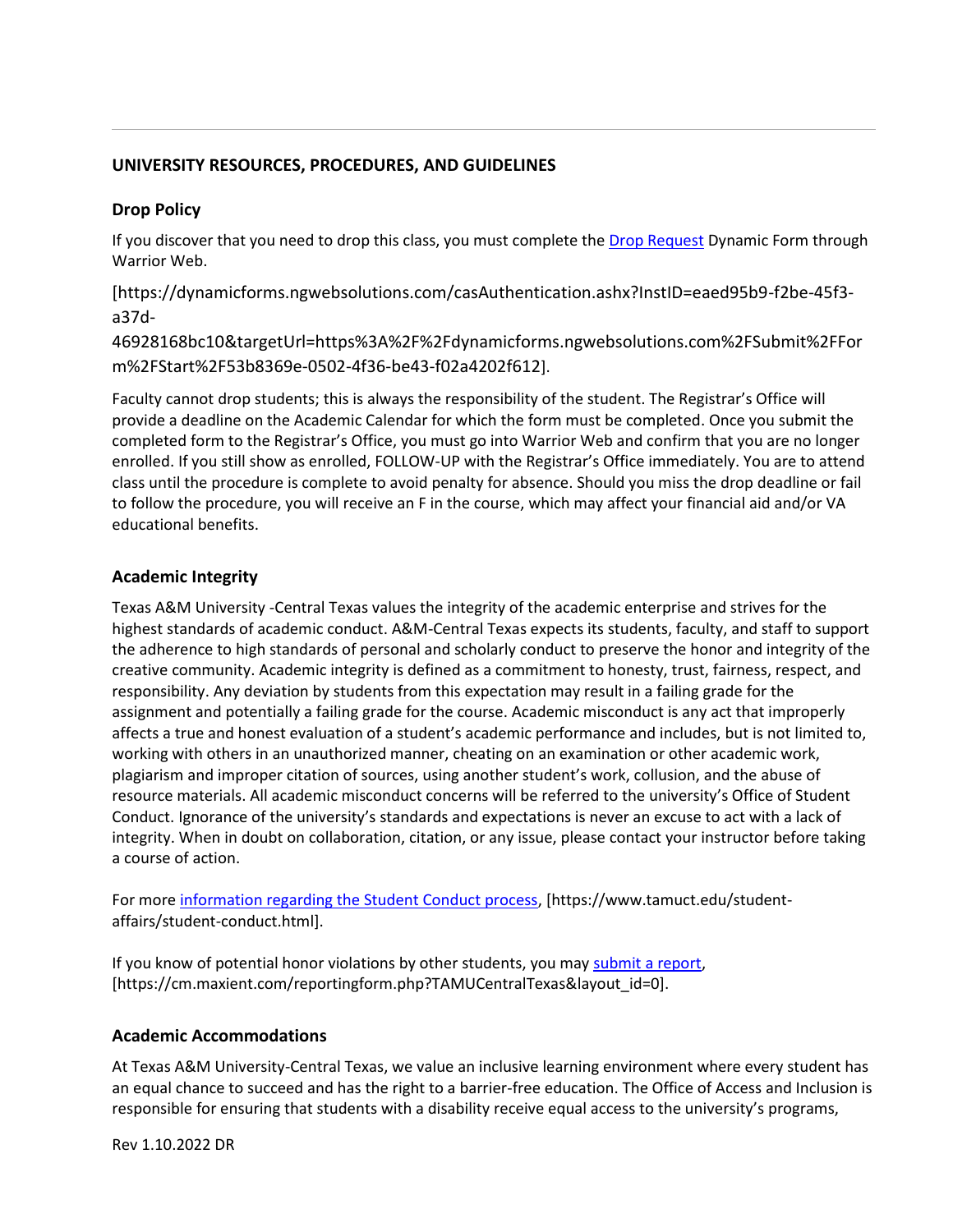services and activities. If you believe you have a disability requiring reasonable accommodations please contact the Office of Access and Inclusion, WH-212; or call (254) 501-5836. Any information you provide is private and confidential and will be treated as such.

For more information please visit our [Access & Inclusion](https://tamuct.instructure.com/courses/717) Canvas page (log-in required) [https://tamuct.instructure.com/courses/717]

## **Important information for Pregnant and/or Parenting Students**

Texas A&M University-Central Texas supports students who are pregnant and/or parenting. In accordance with requirements of Title IX and related guidance from US Department of Education's Office of Civil Rights, the Dean of Student Affairs' Office can assist students who are pregnant and/or parenting in seeking accommodations related to pregnancy and/or parenting. Students should seek out assistance as early in the pregnancy as possible. For more information, please visi[t Student Affairs](https://www.tamuct.edu/student-affairs/pregnant-and-parenting-students.html) [https://www.tamuct.edu/studentaffairs/pregnant-and-parenting-students.html]. Students may also contact the institution's Title IX Coordinator.

If you would like to read more about these [requirements and guidelines](http://www2.ed.gov/about/offices/list/ocr/docs/pregnancy.pdf) online, please visit the website [http://www2.ed.gov/about/offices/list/ocr/docs/pregnancy.pdf].

Title IX of the Education Amendments Act of 1972 prohibits discrimination on the basis of sex and gender– including pregnancy, parenting, and all related conditions. A&M-Central Texas is able to provide flexible and individualized reasonable accommodation to pregnant and parenting students. All pregnant and parenting students should contact the Associate Dean in the Division of Student Affairs at (254) 501-5909 to seek out assistance. Students may also contact the University's Title IX Coordinator.

## **Tutoring**

Tutoring is available to all A&M-Central Texas students, on a remote online basis. Visit the Academic Support Community in Canvas to view schedules and contact information. Subjects tutored on campus include Accounting, Advanced Math, Biology, Finance, Statistics, Mathematics, and Study Skills. Student success coaching is available online upon request.

If you have a question regarding tutor schedules, need to schedule a tutoring session, are interested in becoming a tutor, success coaching, or have any other question, contact Academic Support Programs at (254) 501-5836, visit the Office of Student Success at 212F Warrior Hall, or by emailing studentsuccess@tamuct.edu .

Chat live with a tutor 24/7 for almost any subject from on your computer! Tutor.com is an online tutoring platform that enables A&M-Central Texas students to log in and receive online tutoring support at no additional cost. This tool provides tutoring in over 40 subject areas except writing support. Access Tutor.com through Canvas.

## **University Writing Center**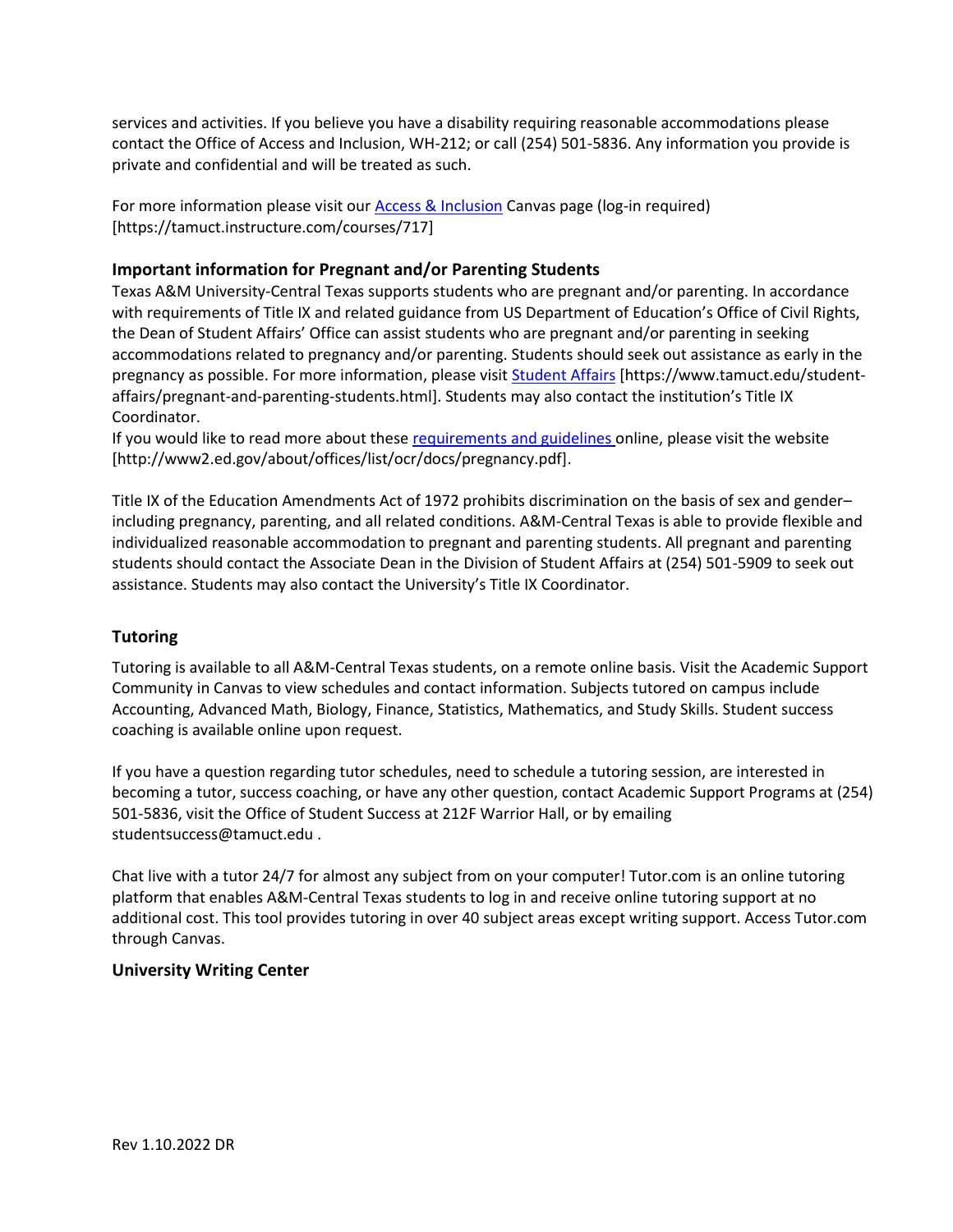University Writing Center: Located in Warrior Hall 416, the University Writing Center (UWC) at Texas A&M University–Central Texas (A&M–Central Texas) is a free service open to all A&M–Central Texas students. For the Fall 2021 semester, the hours of operation are from 10:00 a.m.-5:00 p.m. Monday thru Thursday in Warrior Hall 416 (with online tutoring available every hour as well) with satellite hours available online only Monday thru Thursday from 6:00-9:00 p.m. and Saturday 12:00-3:00 p.m.

Tutors are prepared to help writers of all levels and abilities at any stage of the writing process. While tutors will not write, edit, or grade papers, they will assist students in developing more effective composing practices. By providing a practice audience for students' ideas and writing, our tutors highlight the ways in which they read and interpret students' texts, offering guidance and support throughout the various stages of the writing process. In addition, students may work independently in the UWC by checking out a laptop that runs the Microsoft Office suite and connects to WIFI, or by consulting our resources on writing, including all of the relevant style guides. Whether you need help brainstorming ideas, organizing an essay, proofreading, understanding proper citation practices, or just want a quiet place to work, the UWC is here to help!

Students may arrange a one-to-one session with a trained and experienced writing tutor by making an appointment via WCOnline at https://tamuct.mywconline.com/. In addition, you can email Dr. Bruce Bowles Jr. at bruce.bowles@tamuct.edu if you have any questions about the UWC, need any assistance with scheduling, or would like to schedule a recurring appointment with your favorite tutor by making an appointment via WCOnline at https://tamuct.mywconline.com/. In addition, you can email Dr. Bruce Bowles Jr. at bruce.bowles@tamuct.edu if you have any questions about the UWC, need any assistance with scheduling, or would like to schedule a recurring appointment with your favorite tutor.

## **University Library**

The University Library provides many services in support of research across campus and at a distance. We offer over 200 electronic databases containing approximately 400,000 eBooks and 82,000 journals, in addition to the 96,000 items in our print collection, which can be mailed to students who live more than 50 miles from campus. Research guides for each subject taught at A&M-Central Texas are available through our website to help students navigate these resources. On campus, the library offers technology including cameras, laptops, microphones, webcams, and digital sound recorders.

Research assistance from a librarian is also available 24 hours a day through our online chat service, and at the reference desk when the library is open. Research sessions can be scheduled for more comprehensive assistance, and may take place virtually through WebEx, Microsoft Teams or in-person at the library. Assistance may cover many topics, including how to find articles in peer-reviewed journals, how to cite resources, and how to piece together research for written assignments.

Our 27,000-square-foot facility on the A&M-Central Texas main campus includes student lounges, private study rooms, group work spaces, computer labs, family areas suitable for all ages, and many other features. Services such as interlibrary loan, TexShare, binding, and laminating are available. The library frequently offers workshops, tours, readings, and other events. For more information, please visit our Library [website](https://nam04.safelinks.protection.outlook.com/?url=https%3A%2F%2Ftamuct.libguides.com%2Findex&data=04%7C01%7Clisa.bunkowski%40tamuct.edu%7C7d8489e8839a4915335f08d916f067f2%7C9eed4e3000f744849ff193ad8005acec%7C0%7C0%7C637566044056484222%7CUnknown%7CTWFpbGZsb3d8eyJWIjoiMC4wLjAwMDAiLCJQIjoiV2luMzIiLCJBTiI6Ik1haWwiLCJXVCI6Mn0%3D%7C1000&sdata=2R755V6rcIyedGrd4Os5rkgn1PvhHKU3kUV1vBKiHFo%3D&reserved=0)